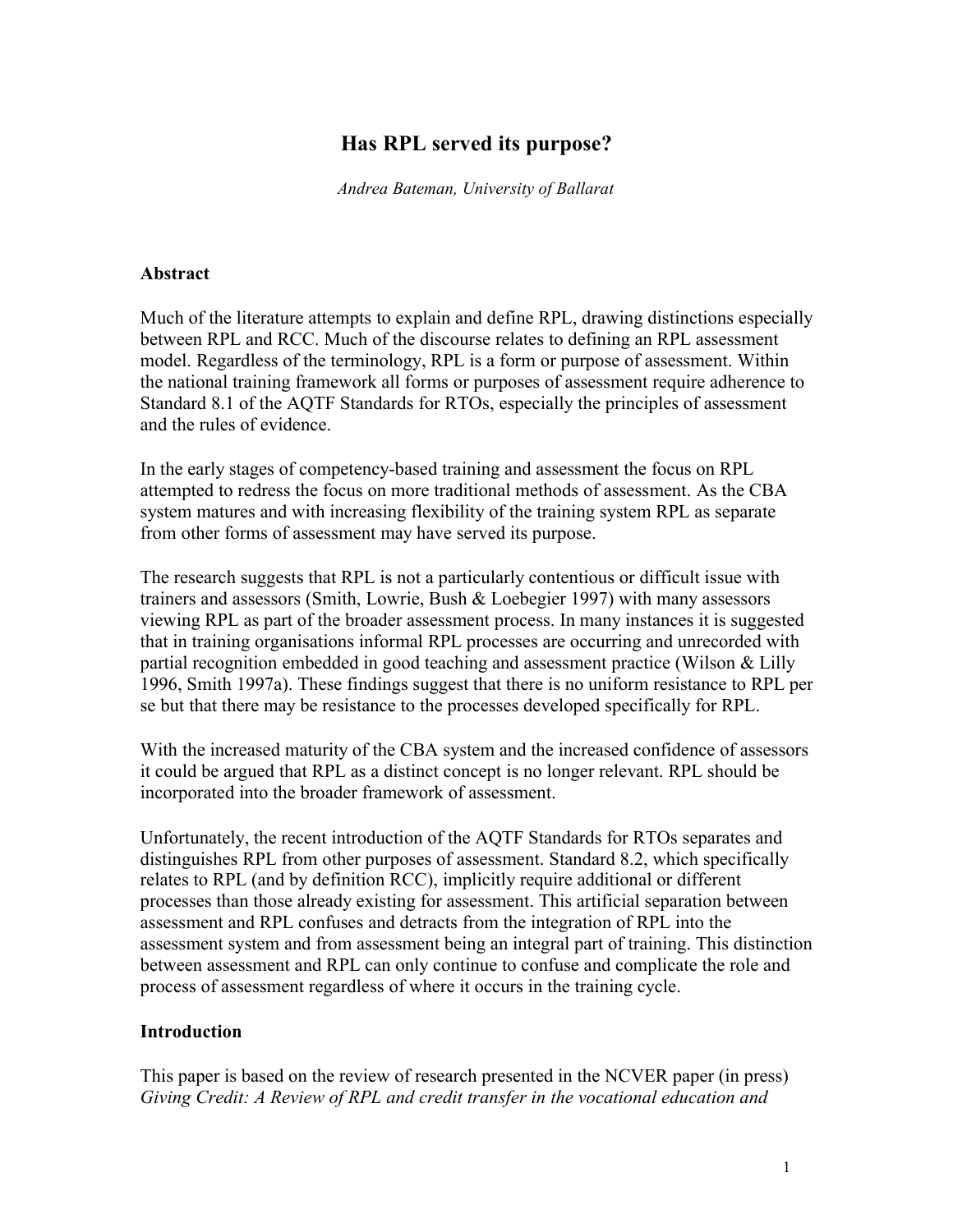*training sector, 1995 to 2001*, undertaken by Andrea Bateman and Brian Knight. The statistics contained here are those cited in the above report. This paper summarises the review of recognition of prior learning (RPL) and credit transfer in vocational education and training covering the period from 1995 to 2001. It provides an overview of Australian research and discourse, together with analysis of the national data for the period.

In addition some conclusions have also been drawn from the recent research report conducted by NCVER, University of Ballarat and CURVE, Canberra Institute of Technology in 2003, titled *Recognition of prior learning in the vocational education and training sector*.

# **Background**

A significant amount of literature was generated throughout the 1990s, mostly as policyrelated material such as national or state training authority frameworks or policies, guidelines for RPL assessment systems and training or promotional materials. Very little critical research studied the conduct and extent of RPL or the perceived benefits, barriers and issues or implications. Most of the literature was also written before the introduction of training packages and the Australian Quality Training Framework (AQTF). In general, the literature centred on defining RPL and how it is similar to or different from assessment.

The national data collection requirements specified in the AVETMIS Standard distinguish between RPL (an assessment) and credit transfer (an administrative process):

- Recognition of prior learning (RPL) is based on evidence which confirms that the student already has the required knowledge and skills. RPL involves an assessment or some other form of evaluation of the student's knowledge and skills. The AVETMIS Standard does not capture information about 'partial RPL' situations, such as the granting of RPL for units or elements of competency which form part of a larger unit of delivery.
- Credit transfer arrangements are based on completion of the same subjects with another VET provider (known as 'mutual recognition' under the AQTF), or of equivalent subjects at another education or training institution such as some other VET provider, a higher education institution or a secondary school. Credit transfer arrangements can also encompass overseas courses or subjects, such as those administered by the National Office of Overseas Skills Recognition (NOOSR). Each Australian state and territory has a reciprocal recognition authority to support mutual recognition arrangements within and across the various education and training sectors. The granting credit through credit transfer arrangements is essentially an administrative process (Bateman & Knight 2003).

Work undertaken by the NCVER (unpublished) indicates that, in practice, the distinction between RPL and an enrolment leading to an assessment and a pass is not clear-cut, and probably a more realistic view is to regard RPL as a form of accelerated progression. This is the practice adopted by some providers. Because of this, and the 'partial RPL' scenario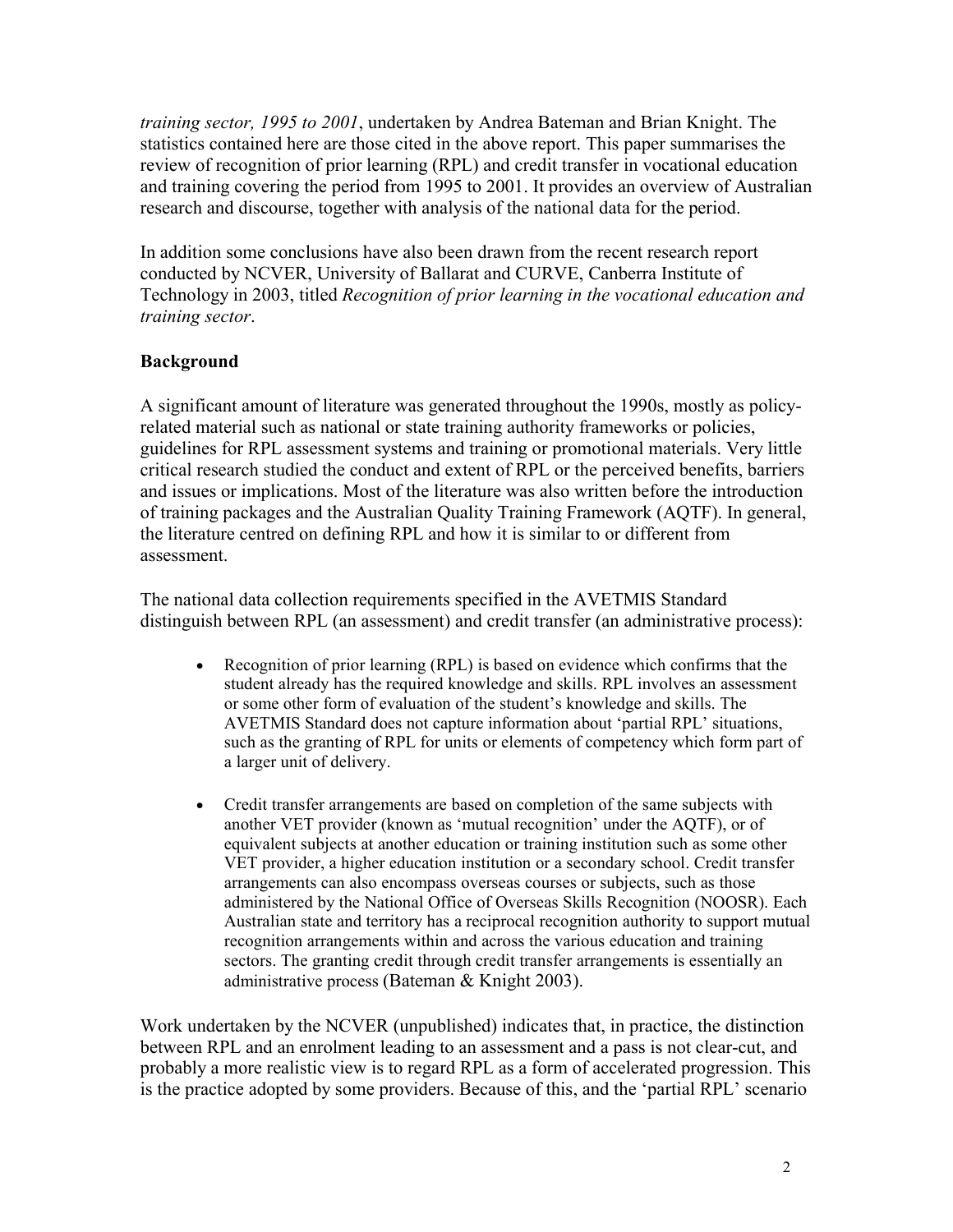noted above, RPL figures reported in the national data collected under AVETMISS should be regarded as indicative only.

# **Statistical findings**

The scope for this collection was all activity in the public VET system.

The statistics confirm that RPL and credit transfer are not relevant to all students. This is particularly evident when the type of VET program undertaken is taken into account. The rates for RPL and credit transfer are close to zero for students undertaking non-award and non-AQF programs, and very low for students undertaking AQF certificate I and II programs. Among students who are less concerned with AQF and equivalent qualifications, which includes many older students and those enrolled with community providers, RPL and credit transfer rates also tend to be lower.

On the other hand, the relevance of RPL and credit transfer increases with the AQF level: for diploma and higher level programs, around one in 10 students have obtained RPL and over one in five have credit transfer. Although qualification completions information is currently understated, it is also clear that these trends flow through into students obtaining recognised qualifications. All of this suggests that one of the primary objectives of RPL and credit transfer, namely, to assist students gain recognised qualifications without having to restudy for skills they already have, is being met through the current arrangements, at least to an extent.

RPL and credit transfer patterns for students in various access and equity groups are mixed. Some of the findings are encouraging, the slightly higher rate of RPL among students from non-English speaking backgrounds in 2000, for example, but others, such as the below average rates for indigenous students, lead to a more negative view.

Establishing the trends in RPL and credit transfer over time is problematic because of data limitations for earlier years. However, the information suggests that RPL rates grew initially and stabilised at around 4% from 1999 onwards, while credit transfer has been more constant, at around 2.5% of students.

# **Issues identified in the literature**

It was not the intention of the review of research to revisit the literature beyond that of the data collection period addressed within this study. The main focus for the review of literature was to establish what Australian research or discourse has been undertaken on this topic since 1995. Much of the literature prior to this date has been well synthesised by Wilson & Lilly (1996) and Kenyon, Saunders & Gibb (1996a).

There is limited amount of research related to specific groups or to industry or enterprise RPL processes and assessments. Much of the research has been limited to state wide analysis of implementation (Gibson 1997, Potter 1995, Assessment Centre for Vocational Education 1995), case study analysis (MacDonald 1995), of RPL being included in more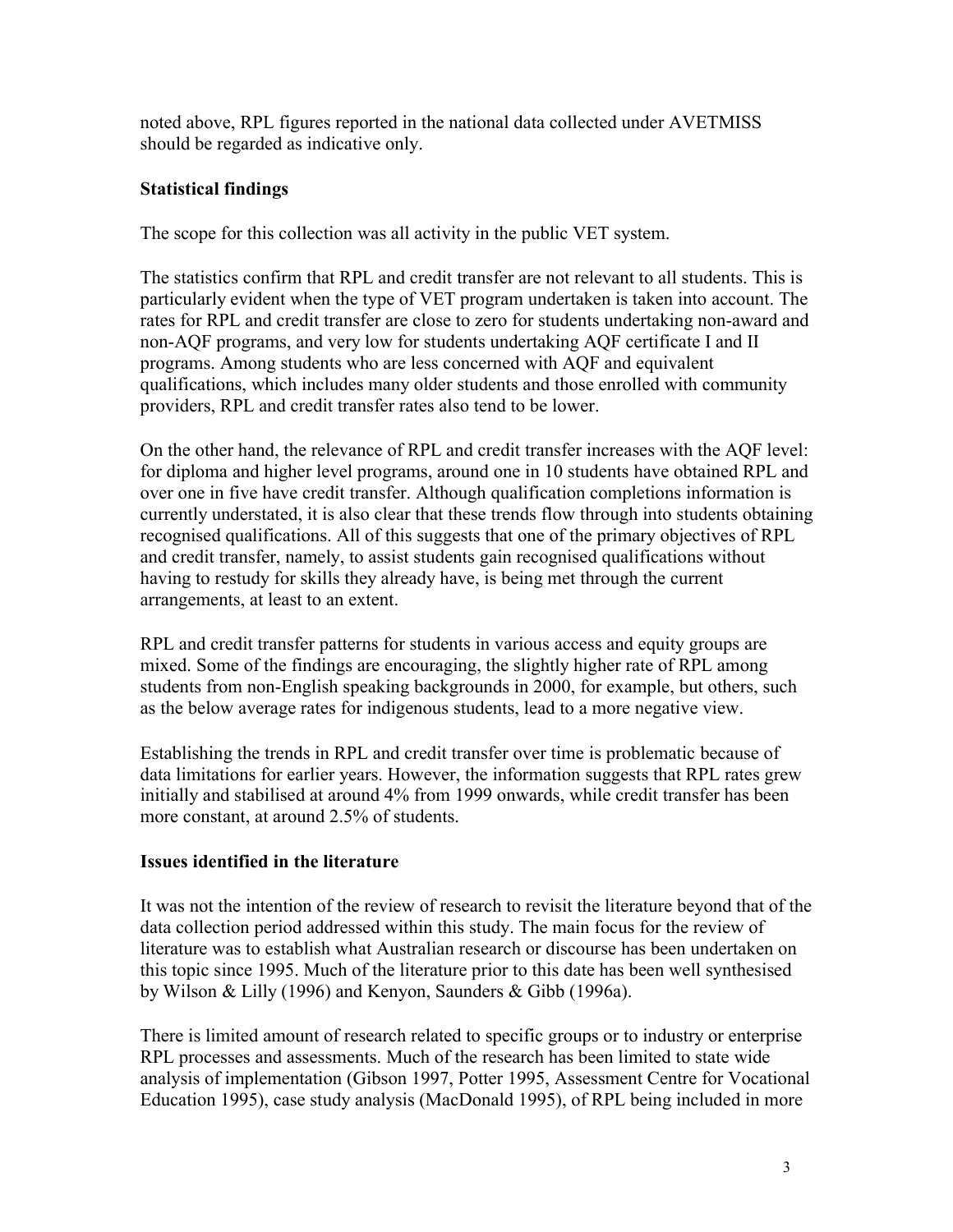extensive research related to CBT and CBA (Smith 2000, Smith, Lowrie, Hill, Bush & Lobegeier 1997, Smith, Hill, Smith, Perry, Roberts & Bush 1995), the effects on student outcomes (Smith, Brennan & Oczkowski 1998) and reviewing assessor judgments (Hummel 1995).

Much of the literature throughout this period focused on defining RPL, reviewing the purposes and models of RPL assessment, as well as the perceived benefits, barriers and implications.

# *Defining RPL*

There is much debate to be found in the literature in terms of defining RPL. A chronological view of the literature demonstrates the various shifts in interpretation of RPL depending on local, industry or state policy as well as depth of understanding of competency-based assessment. Terminology include: RCC, recognition, skills recognition and up-front assessment. However, the recent introduction of the *AQTF Standards for RTOs* (2001, p. 9) negates the RPL/RCC debate providing a definition that encompasses both RPL and RCC. The recent research conducted by NCVER, University of Ballarat and CURVE (2003) note that state/territory variations are being minimised by the introduction of the AQTF definition.

# *Purposes of RPL*

A key element in the literature is the emphasis on the purposes of RPL especially as it relates to training organisations. The range of purposes claimed throughout the literature can be organised according to the stakeholder involved; that is the student, the worker, the enterprise and the training organisation. In general, very little of the literature critically analyses how the aims of introducing and establishing an RPL assessment system has met the desired purposes either in training organisations or within industry.

## *Models of RPL*

Much of the review and analysis of RPL pertains to determining the assessment process that best suits the needs of the organisation (training or enterprise) and the target group. Various principles and stages are said to apply however, very little of the literature addresses concepts or issues in model establishment or implementation that distinguishes RPL assessment models from a broader, flexible assessment model. Keating, Kelly  $\&$ Smith (1998) continue this argument by emphasising that 'RPL can be seen as a logical subset of an assessment model' and therefore in their report refer to what was notionally called an RPL process as being an 'assessment model' (p. 20).

## *Perceived benefits*

There has been very little research conducted that relate to the perceived or potential benefits of RPL. Much of the findings from the research are those that are gleaned from small-scale studies or case studies and tends to be anecdotal in nature (Pithers, 1999).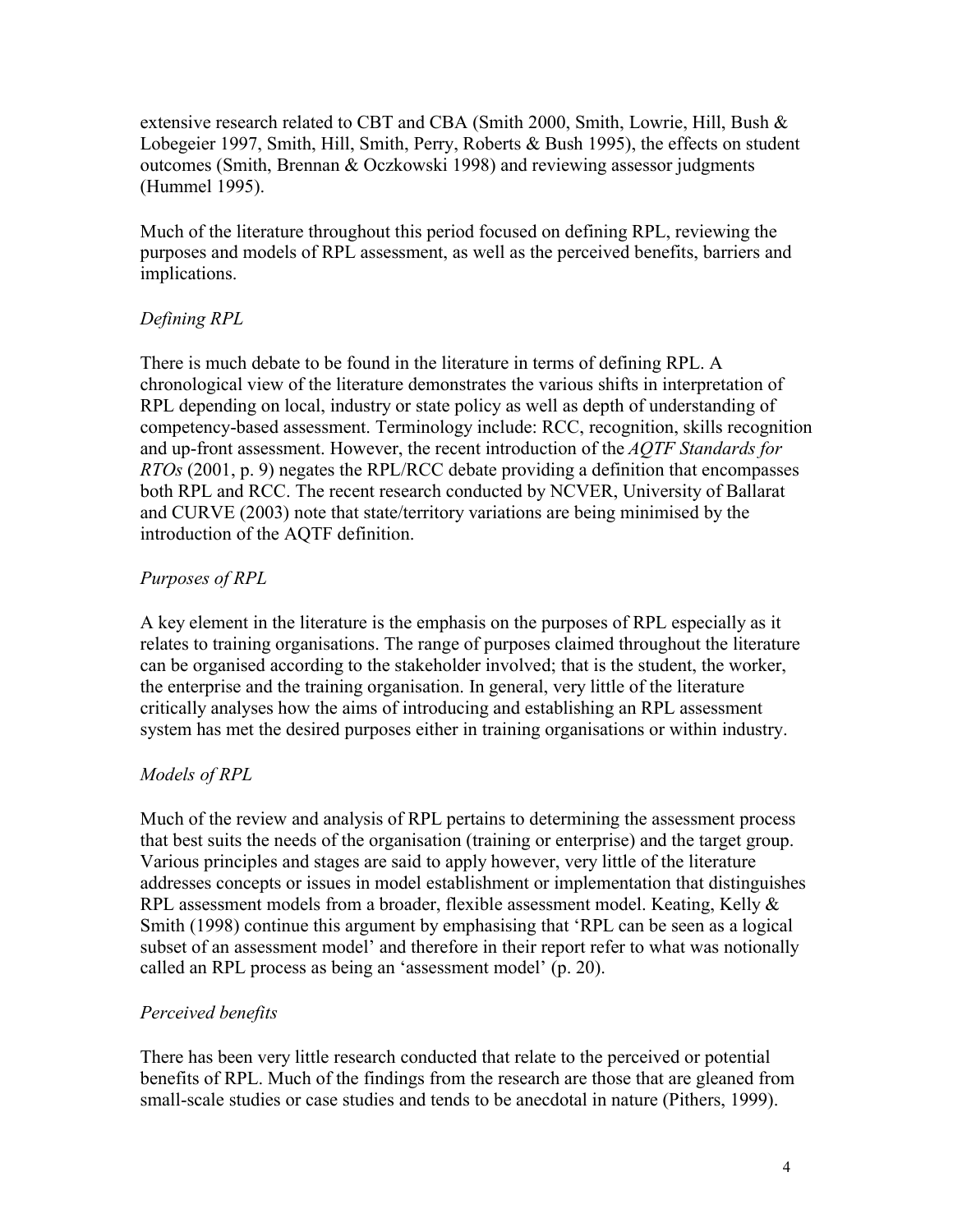Wilson  $\&$  Lilly (1996, p. ii) consider that 'much of the discussion about benefits lacks depth of analysis, with many of the promoted benefits assumed to be actual benefits'.

## *Perceived barriers*

Much of the criticism within the literature of RPL related more to the various implementation models of RPL assessment and their related administrative processes and issues rather than the concept of RPL. Most of the literature acknowledged that there has been less than desired take-up of RPL and frequently the barriers are cited as being the reason for this.

One of the major criticisms of RPL and its implementation is the assessment process itself (Smith 2000, Gibson 1997). Anecdotal evidence across the literature suggests that candidates are in fact enrolling into subjects and undertaking an assessment shortly after, rather than applying for RPL.

Recognised within the literature is the issue of the timing of assessment provision within the RPL model and how this then relates to desired level of flexibility in training provision (Assessment Centre for Vocational Education 1995, Kenyon et al 1996b, MacDonald 1996, Wilson & Lilly 1996).

The issue of the cost to individuals and to organisations when implementing and establishing an RPL system is a contentious point across the literature with mixed opinions and findings.

## *Enablers*

A number of researchers have attempted to identify the factors which enable an effective RPL process (Love 1995, Ballantine 1995, O'Connor 1995, SA TAFE 1995a, SA TAFE 1995b, Talbot 1997, Harrison 1995, WA DET 1995) however there has been little critical analysis of this issue across the literature. In some instances much of the information pertaining to enabling factors is gleaned from effective practice models and from strategies to redress the perceived barriers to RPL. Much of the information does not go beyond the RPL process and there is very little critical analysis of more macro influences.

## *Funding arrangements*

States and territories registering/accrediting bodies across Australia have developed various policy and practices related to RPL. Associated with this is the issue of funding and resourcing RPL. However, there is very little critical analysis of the various RPL practices and funding arrangements and their influence on the extent of RPL. The recent report by NCVER, University of Ballarat and CURVE attempted to address this issue.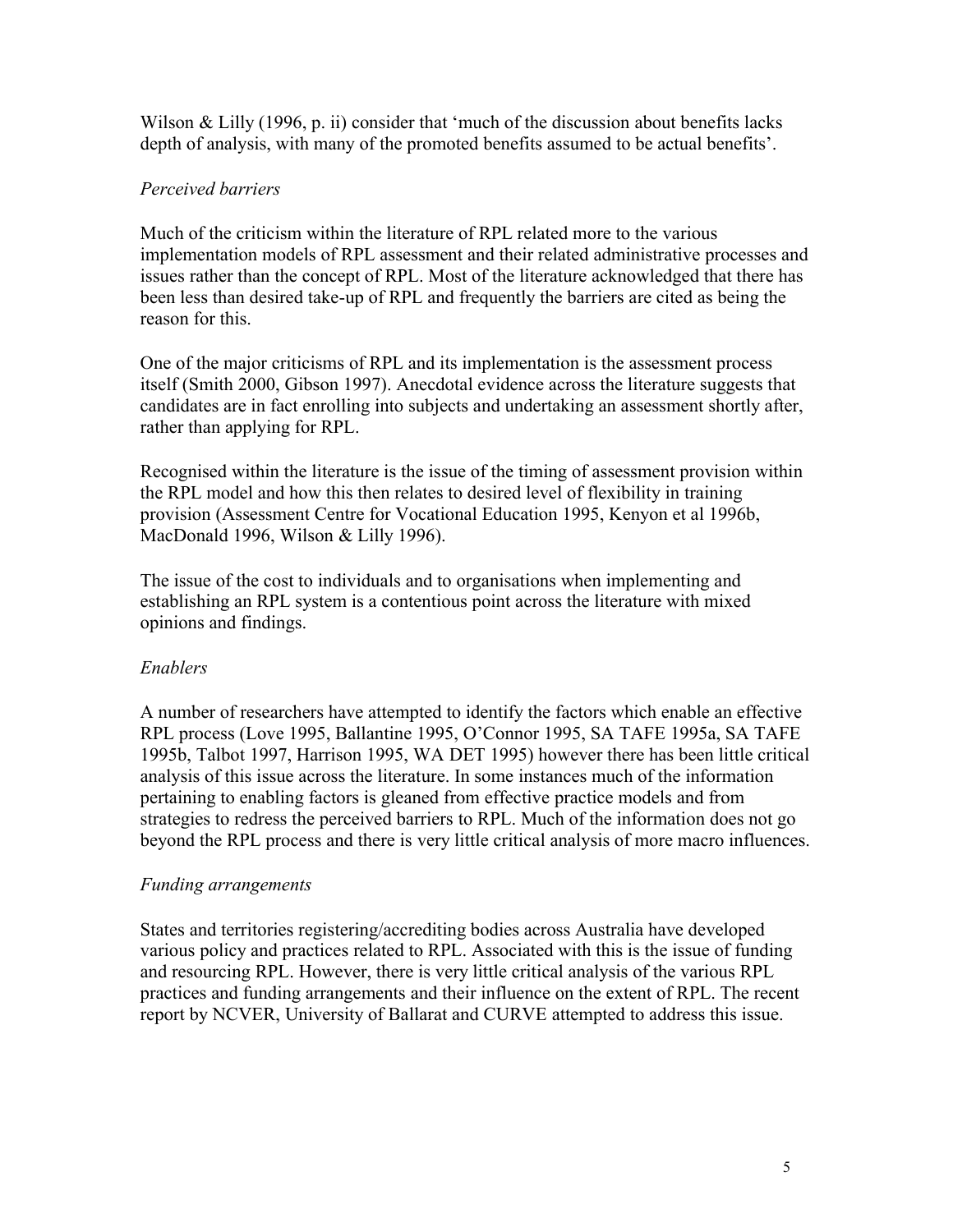## **Discussion**

Although there is 'not a universally agreed understanding about the use of RPL' (Thomson, Saunders & Foyster 2001) the research indicates that the understanding and application of RPL is evolutionary. The term 'recognition' has been recommended in recent years as an alternative by a number of researchers (Kirkwood and Kearney 1998, Wilson & Lilly 1996) to minimise confusion. This term was also used in the recent DETYA publication (2001). However, Smith et al (1997, p. 6) considered that this option is 'unsatisfactory' but posed no alternative.

Keating et al (1998) in their research report regarding the development of an assessment model considered using assessment and RPL in juxtaposition; however, on reflection decided to omit the term RPL and refer only to assessment. Keating et al (1998) considered that RPL was a sub-set of the assessment model and considered that the assessment model should be both flexible and broad enough to accommodate evidence gathering procedures and decisions normally related to RPL.

Assessment in a competency-based context in the Australian VET has a well-established process based on defined standards. The definition of competency-based assessment is well accepted and Gillis & Bateman (1999) extend this to include:

- A clear purpose
- Identifying the evidence required
- Using appropriate evidence gathering methods
- Interpreting the evidence and making a judgement
- Recording the outcome
- Reporting to key stakeholders.

This assessment framework allows for the provision of all purposes of assessments. It is therefore considered that 'assessment' should be seen as an encompassing term for all purposes and contexts of assessment.

Within the national training framework all assessments require adherence to Standard 8.1 of the AQTF Standards for RTOs (ANTA 2001), especially the principles of assessment (validity, reliability, fairness and flexibility) and the rules of evidence (validity, currency, authenticity and sufficiency).

Unfortunately, the recent introduction of the AQTF Standards for RTOs (2001) separates and distinguishes RPL from other purposes of assessment. Standard 8.2, which specifically relates to RPL (and by definition RCC), implicitly requires additional or different processes than those already existing for assessment (within training). This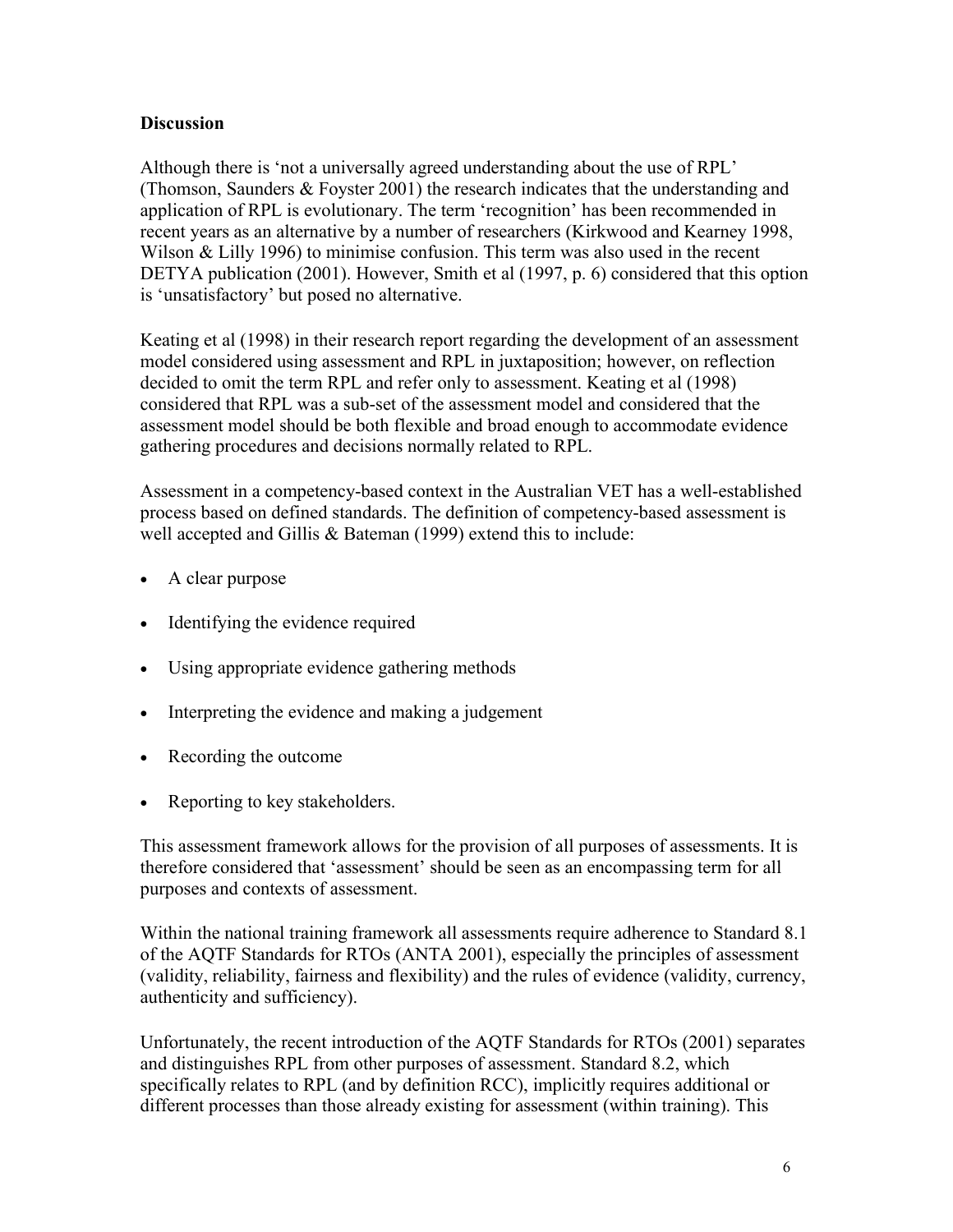artificial separation between assessment and RPL confuses and detracts from the integration of RPL into the assessment system and from assessment being an integral part of training. This distinction between assessment and RPL can only continue to confuse and complicate the role and process of assessment regardless of where it occurs in the training cycle.

In the early stages of competency-based training and assessment the focus on RPL attempted to redress the emphasis on more traditional methods of assessment and it was intended that RPL would be a purpose of assessment to be included in the mainstream of assessment within the training system (Gibson 1997).. Assessment methods such as evaluation of qualifications, portfolio of work, referees' reports and work history were seen as RPL evidence rather than part of a mix of evidence (Rumsey 1994). However given recent developments in assessment, assessment tools take a more holistic view of the collection of evidence and emphasise that assessment is not a once off event but rather the continuing collection of evidence and the making of a judgement.

As the CBA system matures and with increasing flexibility of the training system RPL as separate from other forms of assessment may have served its purpose. Keating et al (1998) recognised this maturity of the training system and noted that 'Australia has been amongst the first nations to adopt a competency-based training system' and is 'more advanced than most if not all other countries in its approach towards the recognition of skills in the workplace' (p. 26). They argued that the lexicon and debate surrounding CBA, RPL and RCC suggest a 'high degree of conceptual activity' (p. 26).

The research suggests that RPL is not a particularly contentious or difficult issue with trainers and assessors (Smith et al 1997) with many assessors viewing RPL as part of the broader assessment process. The lack of information or mixed findings suggests that trainers and assessors are coping with the concept of RPL assessments but may be more negative about the processes involved. In many instances it is suggested that in training organisations informal RPL processes are occurring and unrecorded with partial recognition embedded in good teaching and assessment practice (Bateman & Knight 2003, Smith 1997a, Wilson & Lilly 1996). These findings were also substantiated by the recent NCVER publication (2003). Therefore it could be suggested that there is no uniform resistance to RPL per se but that there may be resistance to the processes expected by the AQTF and developed by RTOs specifically for RPL.

#### *Conclusion*

With the increased maturity of the CBA system and the increased confidence of assessors it could be argued that RPL as a distinct concept is no longer relevant.

MacDonald (1995) proposed that in the long term RPL should 'become embedded within a wider framework' which might be encompassed by the term 'assessment' and be simply viewed as one of the mechanisms by which candidates can demonstrate competence.

Therefore the following is proposed: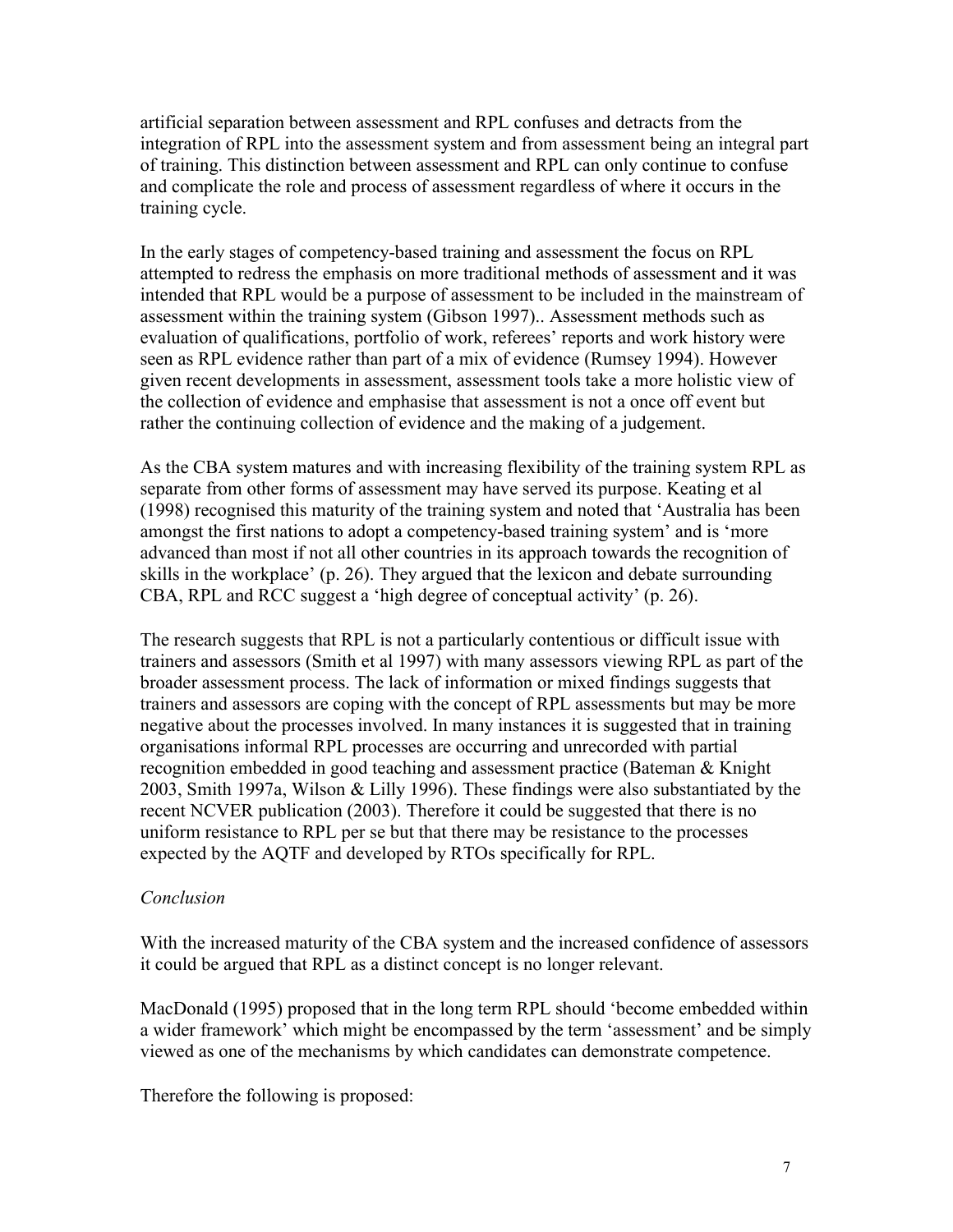1. Promote the term assessment to ensure that all purposes of assessment (including RPL) are clearly placed within this framework. RPL should be seen as a purpose of assessment with an important role in the training cycle, especially as a precursor to training. RPL is bound by the same principles and rules of evidence and quality assurance strategies as other assessments.

At a training organisation level, RPL should be included within the broader framework of policies and procedures for assessment. This would then integrate RPL within the broader concept of assessment and ensure that it maintains equivalent credibility and quality assurance strategies to other assessments.

2. Incorporate RPL into the broader concept of assessment within the *AQTF Standards for RTOs* and ensure that assessment is provided to clients at all stages of the training cycle.

#### **Acknowledgments**

The author acknowledges the statistical information provided by Brian Knight, NCVER and also acknowledges the use of the following NCVER publication (in press): Bateman, A & Knight, B 2003 (in press), *Giving credit: A review of RPL and Credit Transfer in the vocational education and training sector, 1995 to 2001*, NCVER, Adelaide.

#### **References**

- Assessment Centre for Vocational Education 1995, *Non-standard exemptions: review of the implementation in TAFE NSW* (draft), NSW TAFE Commission, NSW.
- ANTA 2001, *Australian Quality Training Framework Standards for Registered Training Organisations*, ANTA, Melbourne.
- *AVETMISS The standard for VET providers*, Release 4.0, NCVER, Adelaide.
- Ballantine, M 1995, 'Recognition of prior learning for entry to TAFE, Converse; Journal of network of women in further education, no. 1, p. 14
- Bateman, A & Knight, B 2003 (in press), *Giving credit: A review of RPL and Credit Transfer in the vocational education and training sector, 1995 to 2001*, NCVER, Adelaide.
- DETYA 2001, *Recognition resource,* Department of Education, Training and Youth Affairs and Australian National Training Authority, Melbourne.
- Gibson, T 1997, *Report on the implementation of RPL principles and models in the Victorian State Training System*, Office of Training and Further Education, Melbourne.
- Gillis, S and Bateman, A 1999, *Assessing in VET: issues of reliability and validity*, NCVER, Adelaide.
- Harrison, L 1995, 'Competency: a review of who is calling the tune, the players and their instruments', 5th National workshop on vocational education, Launceston, 25-27 Sept 1995, University of Tasmania, Launceston.
- Hummel, K 1995, Recogn*ition process: evaluation of assessor judgement*, NSW, Technical and Further Education Commission, The Centre, NSW.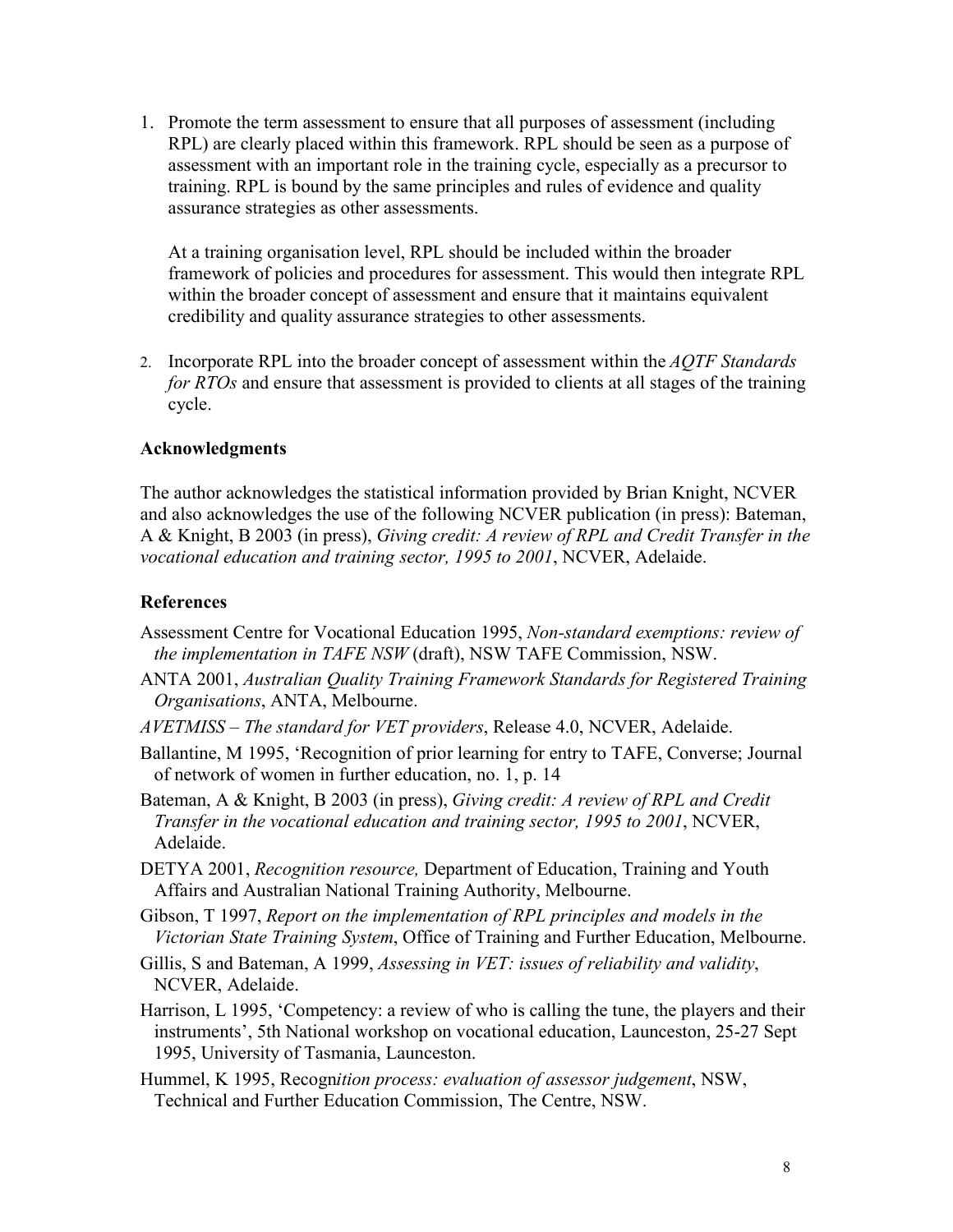- Keating, J, Kelly, M and Smith, C 1998, *Final report: Career development through assessment and recognition in community based workplace*, RMIT, Melbourne.
- Kenyon, R, Saunders, J and Gibb, J 1996a, *Improving RPL: A training providers' perspective*, NCVER, Adelaide.
- Kirkwood, G and Kearrney, G 1998, Th*e Business of recognition*, ANTA demonstrating Best Pratice in VET project, Enterprise Design Associates, Tasmania.
- *Love, F 1995, 'Recognition in TAFE NSW',* Training Agenda*, vol 3, no 4, November.*
- McDonald, R 1995, Reco*gnition of prior learning: report on case studies*, New South Wales. Technical and Further Education, Commission, Assessment Centre for Vocational Education, The Commission, NSW.
- O'Connor, M 1995, 'Recognition of prior learning (RPL) and women applicants promises and pitfalls', *Converse*, no. 2, pp. 4 & 16.
- Pithers, R 1999, 'Recognition of prior learning: promises and emerging reality', Aust*ralian vocational education review*, vol. 6, no. 1, pp. 10–16.
- Potter, J 1995, *Implementation of RPL in the Tasmanian VET sector*, Review Branch, Department of Industrial Relations, Vocational Education and Training, Tasmania.
- *Recognition of piror learning in the vocational education and training sector* 2003, Research conducted for ANTA by NCVER, University of Ballarat and CURVE.
- Rumsey, R 1994, *Assessment: practical guide*, Department of Employment, Education and Training, AGPS, Canberra.
- Smith, E 1997a, 'How competency based training has changed teaching and learning', *Training Agenda*, vol. 5, no. 4, November, pp. 20 –21.
- Smith, E, Brennan, R and Oczkowski, E 1998, 'The effects of recognition of prior learning upon student outcomes in VET teacher training', *Australian vocational education review*, vol. 5, no. 1, pp. 37–43.
- Smith, E, Hill, D, Smith, A, Perry, P, Roberts, P and Bush, T 1996, *The availability of competency-based training in the TAFE and non-TAFE settings in 1994*, Charles Sturt university, AGPS, Canberra.
- Smith, E, Lowrie, T, Hill, D, Bush, T and Lobegeier, J 1997, *Making a difference? How competency based training has changed teaching and learning,* Charles Sturt University, Wagga Wagga.
- Smith, LR 2000, *Issues impacting on the quality of assessment in vocational education and training in Queensland*, Department of Employment, Training and Industrial Relations, Queensland.
- South Australia. Department of Education, Training and Employment (DETE), 1999a, *A skills recognition guide for the South Australian Vocational Education and Training Sector*, Department of Education, Training and Employment, Adelaide.
- South Australia. Department of Education, Training and Employment (DETE), 1999b, *Skills recognition policy for the South Australian Vocational Education and Training Sector,* Department of Education, Training and Employment, Adelaide.
- *Talbot, Roberta, 1997, 'Development of a strategy for RPL for the library industry',* VET research conference papers*, vol 2, NCVER/University of Mebourne, VET Research Conference, Melbourne, 8 – 11 July.*